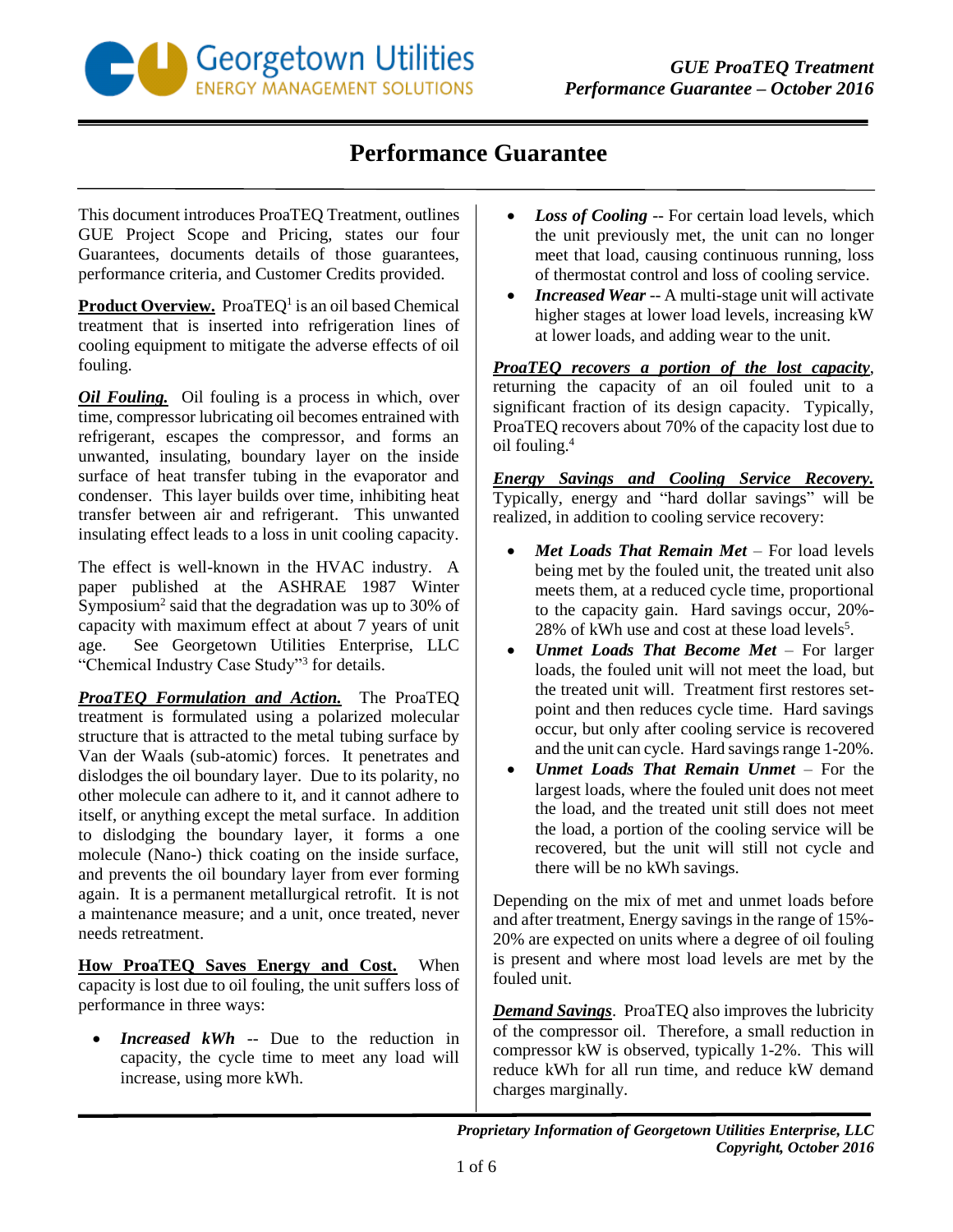

*Net Savings.* Combining the effect of energy and demand savings, test units delivered simulated net operating cost reductions of about 11%. Due to the low installation costs, this generated attractive paybacks.

**Four Guarantees**. The nature of savings delivered by ProaTEQ treatment are such that GUE can offer the following *Four Guarantees*:

- 1. *There will be no damage to the Customer equipment due to using our products and services*. Any damage found attributable to our product or services will be compensated to the terms and limits of our insurance coverage<sup>6</sup>.
- 2. *Fleet Capacity, in Tons, over all Treated Units, will increases by at least 10%.*
- 3. *Fleet Performance, in kW/Ton, over all Treated Units, will be improved (reduced) by at least 10%.*
- 4. *For Units that have experienced significant Oil Fouling, but currently meet the load most of the time, referred to as "Capacity-Qualified Units", GUE will guarantee a three-year payback on the ProaTEQ Treatment Cost.*

**Project Description.** Each ProaTEQ Treatment project undertaken by Georgetown Utilities Enterprise, LLC (GUE) has the following four phases:

- Phase I: Condition Assessment and Base Pricing
- Phase II: Treatment and Capacity Measurement
- Phase III: Analysis, Modeling, and Reporting
- Phase IV: Final Price Adjustment

Each Phase is described below.

**Phase I: Condition Assessment and Base Pricing**. A project Proposal, stating a Proposal Price, will be made based on an equipment list of all in-scope units, provided by the Customer, containing:

- Manufacturer
- Model number
- Serial number
- Nameplate Capacity
- $\bullet$  Age

The Proposal Price will be based on the total Tons to be treated at the standard pricing schedule of:

- Product and Installation:
	- $\geq$  \$90/Ton for the first 1,000 Tons
	- $\blacktriangleright$  \$80/Ton for the 1,001<sup>st</sup> to 2,000<sup>th</sup> Tons
	- $\triangleright$  \$70/Ton for the 2,001<sup>st</sup> Ton and beyond
	- $\triangleright$  Negotiable for projects over 5,000 Tons
	- $\geq$  \$20/Ton for Field-Declined Unit (Phase II)
- \$185/unit for individual Unit Performance Report
- \$1,300/Crew-Day for Pre-Treatment Inventory (1-2 Crew-Days max); and
- \$1,150/Crew-Day for Extended Travel<sup>7</sup>

Upon signing a Purchase Order with a P.O. Price based on our Proposal and any resulting negotiations; GUE will visit the Customer site and perform a walk-through of all units categorizing them into one of four initial Condition Classes:

- Treatable Only
- Treatable and Measurable Only
- Treatable, Measurable, and Capacity Qualified
- Untreatable

Virtually all units are expected to be Treatable but some may be disqualified for various reasons, such as being out of service, down for maintenance, etc. A unit is Treatable and Measurable if it can be tested using the GUE Field Capacity Measurement Protocol. 8 A unit is Treatable, Measurable, and Capacity Qualified if it is at least five  $(5)$  years old<sup>9</sup>, and if, in the judgement of GUE Engineers, it is expected to test within at least 60% of its rated capacity under the GUE Field Capacity Measurement Protocol.

A Base Price will be provided to the Customer based on the Tons of Treatable Equipment from the inventory, and the standard pricing schedule. This Base Price will be subject to adjustment based on the outcome of Phases II (Change in Condition Classes) and IV (offsets due to guarantee provisions).

**Phase II: Treatment and Capacity Measurement.** GUE staff will Treat and perform GUE Capacity Measurement on each unit. If a Phase I Measurable unit is found to be Unmeasurable in Phase II, the customer may decline to have it treated, by rule or by real-time decision, making it a Field-Declined Unit<sup>10</sup>.

Treatment and Capacity Measurement involves the following eight steps. They must be performed when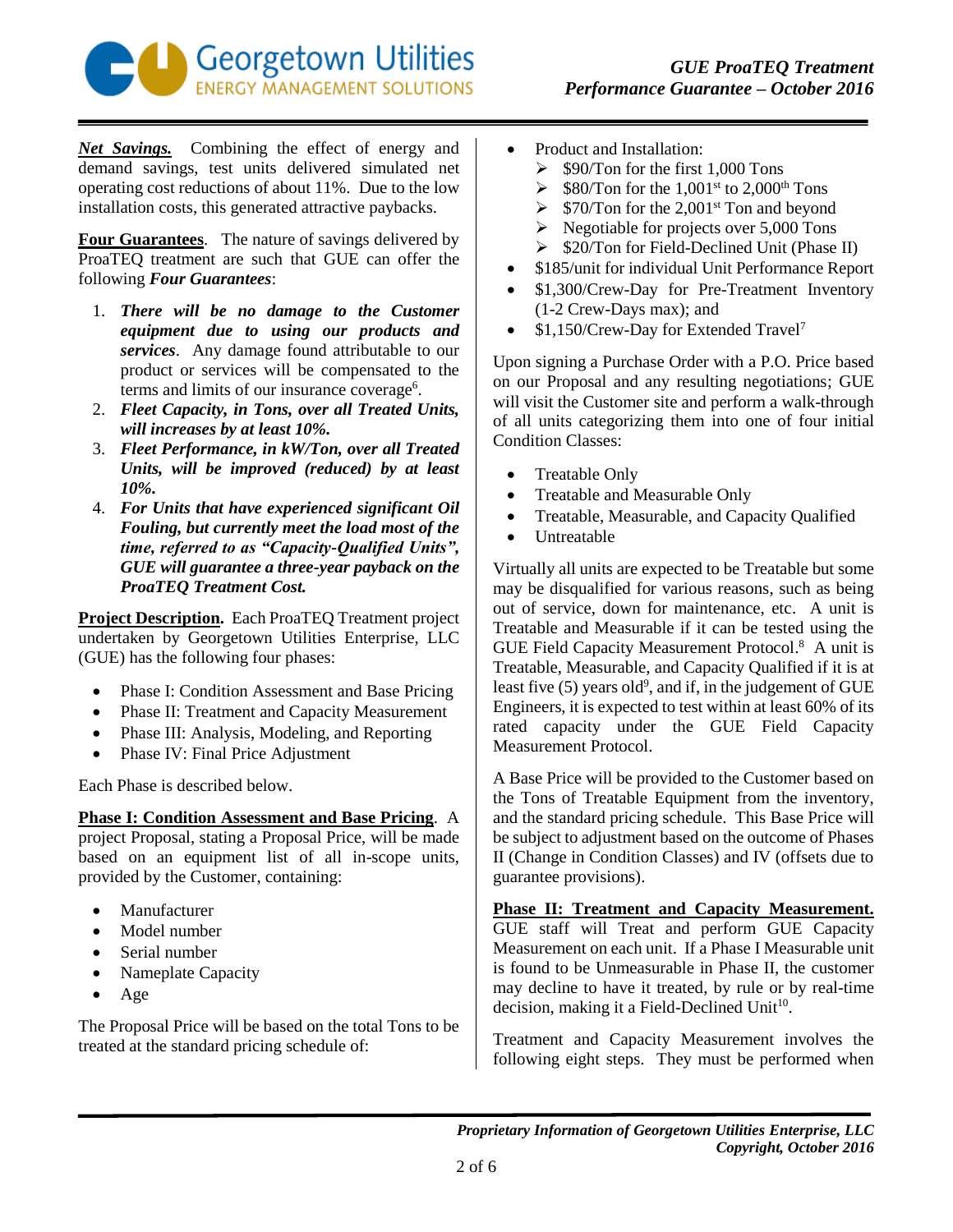

unit is warmed up and running at full capacity. Ambient temperatures in the high 90s are most desirable:

- 1. Measure and record Pre-Treatment current and voltage for all Lines of the unit's power supply, and compute Pre-Treatment power draw, in kW, using standard formulas and an assumed power  $factor<sup>11</sup>$  or one provided by the Customer.
- 2. Compute Pre-Treatment Capacity, in Tons using GUE Field Capacity Measurement Protocol.
- 3. Confirm that the unit is Capacity Qualified (or not) based on Pre-Treatment Capacity measurement. If the unit is not Capacity Qualified, give the Customer the opportunity to not treat the unit by rule or by real-time decision, making it a "Field Declined Unit".
- 4. Measure suction and discharge pressures on each compressor.
- 5. Insert the ProaTEQ additive into suction line of each compressor.
- 6. Wait approximately 30 minutes for ProaTEQ to coat all the unit's internal heat transfer surfaces.
- 7. Measure and record Post-Treatment current and voltage for all Lines of the unit's power supply and compute the Post-Treatment Power draw, in kW, as in step 1.
- 8. Compute Post-Treatment Capacity using GUE Field Capacity Measurement Protocol

On completion of these steps, the data from these measurements will be stored in a deliverable database.

Also, each unit will be assigned to a "Final Condition Class" for purposes of Payment, Analysis, and Guarantee Administration under Phase IV. To the extent any units changing class cause a price increase, GUE will advise the Customer.

**Phase III: Analysis, Modeling, and Reporting.** The database developed in Phase II will be subject to two types of analyses, as described below.

*Analyses Supporting Capacity and Performance* Guarantees. For all Treated and Measurable Units,<sup>12</sup> the following computations are performed:

1. The Aggregate Pre-Treatment (signified by the subscript i for "initial") Capacity will be computed  $(AC_i)$ . This will be the sum of the Pre-Treatment Capacity  $(C_i)$  over all units.

- 2. The Aggregate Post-Treatment (signified by the subscript f for "final") Capacity will be computed  $(AC<sub>f</sub>)$ . This will be the sum of Post-Treatment Capacity  $(C_f)$  over all units.
- 3. The Change (denoted by the Greek letter delta,  $\Delta$ ) in Aggregate Capacity and the Percentage change in Aggregate Capacity will be computed:

 $\Delta(AC)$  =  $AC_f - AC_i$  $\Delta$ (AC)Pct= 100 \* ( $\Delta$ (AC) / AC<sub>i</sub>)

- 4. The Aggregate Pre-Treatment power (kW) draw will be computed  $(AkW_i)$ . It will be the sum of the Pre-Treatment kW draw  $(kW_i)$  over all units.
- 5. The Aggregate Post Treatment power (kW) draw will be computed,  $(AkW_f)$ . It will be the sum of Post Treatment power draw  $(kW_f)$  over all units.

The Fleet Aggregate Performance, in kW/Ton, and the percentage change in fleet aggregate Performance are:

> $AP_i$  =  $AkW_i / AC_i$  $AP_f$  =  $AkW_f/AC_f$  $\Delta$ (AP) = AP<sub>f</sub> – AP<sub>i</sub>  $\Delta$ (AP)Pct = 100 \* ( $\Delta$ AP / AP<sub>i</sub>)

*Analyses Supporting Payback Guarantee.* The following analyses are done for units with final Condition Class of Treatable, Measurable and Capacity Qualified.

GUE will model the pre-treatment annual energy use  $(AQ_i)$  and annual operating cost  $(AOC_i)$ , and the post treatment annual energy use  $(AQ_f)$  and annual operating cost  $(AOC<sub>f</sub>)<sup>13</sup>$ . The annual energy use and operating cost will be summed over all units.

 $(AAQ<sub>i</sub>)$  is the Aggregate Annual Pre-Treatment Energy Use; that is the sum of the  $(AQ_i)$  over all units.  $(AAOC_i)$ is the Aggregate Annual Pre-Treatment Operating Cost, the sum of Pre-Treatment Annual Operating Cost over all units.  $(AAQ_f)$  and  $(AAOC_f)$  are the comparable aggregate Post-Treatment quantities.

The "Hard Dollar Savings", per year, is the Change in Aggregate Annual Operating Cost, or Δ(AAOC), where:

$$
\Delta(AAOC) = AAOC_i - AAOC_f
$$

That is, the Change in Aggregate Annual Operating Cost is the difference between the Aggregate Annual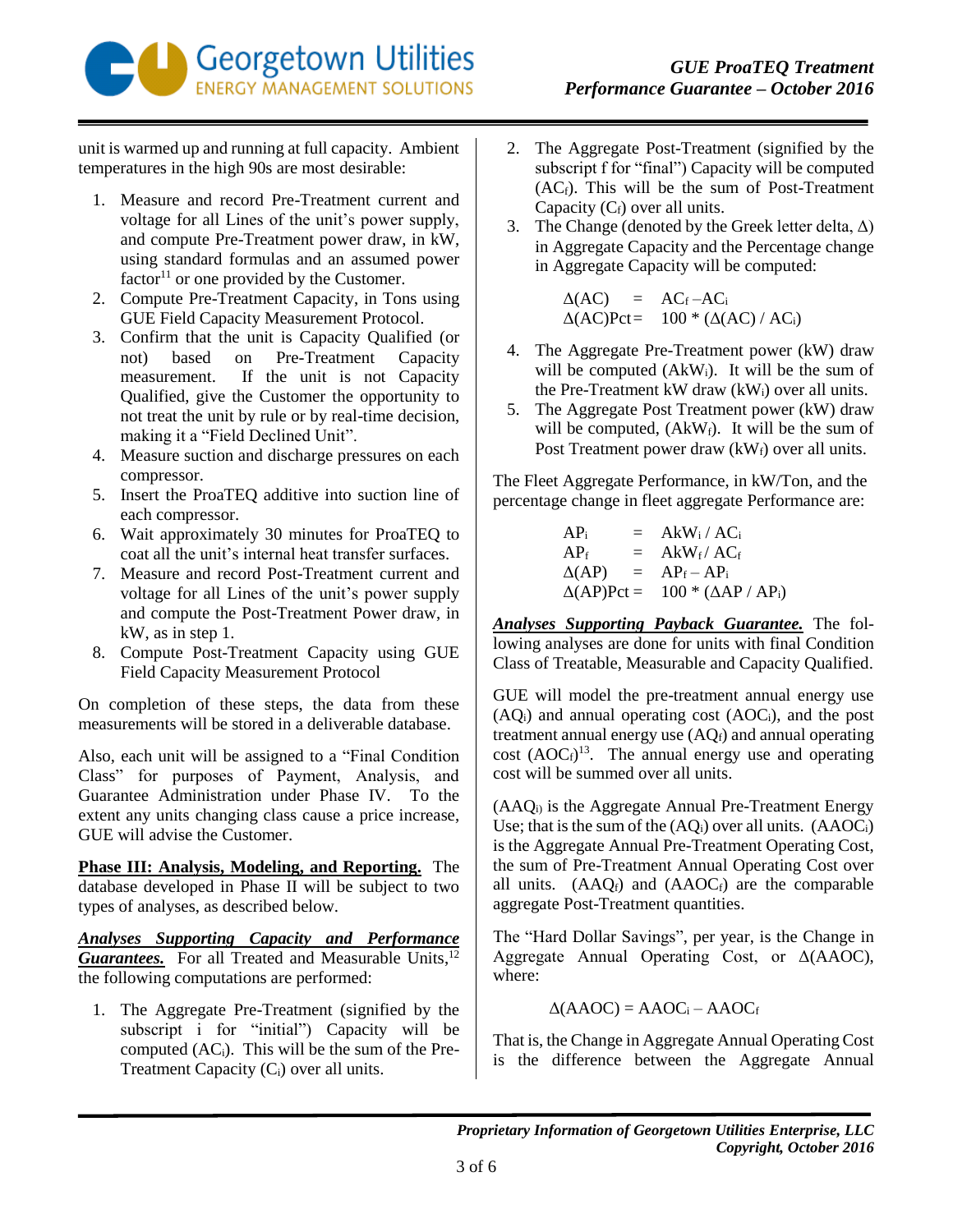

Operating cost before treatment and the Aggregate Annual Operating Cost after the treatment.

On completion, all data computed here will be reported to the Customer in a Final Report.

**Phase IV: Final Price Adjustment.** In Phase IV, the Base Price from Phase I will be subject to adjustment due to the findings of Phases II and III. These may be increases (as in when an Untreatable unit is re-classified as Treatable) or reductions (as in when a Treatable unit is Field Declined, A Treatable unit is found Untreatable, etc.). The Base Price may also be reduced as the result of a credit generated via the guarantee process. The guarantees are detailed below.

*The Capacity Guarantee* states that for all Treatable and Measurable Units, the *Aggregate Capacity will increase by at least ten percent (10%).* That is:

 $\Delta$ (AC)Pct  $\geq$  10%

*The Performance Guarantee* states that for all Treatable and Measurable Units, *the Aggregate kW/Ton Performance of the fleet improves (is reduced) by at least ten percent (-10%).* That is:

 $\Delta$ (AP)Pct  $\leq$  -10%

If either guarantee is unmet, a credit will be based on the largest shortfall. The shortfall, as a percent of the goal, defines the credit, as a percent of the project price<sup>14</sup>.

As an example, if there is a 1% shortfall in Capacity and a 2% shortfall in Performance, the larger will be used. Since a 2% shortfall is 20% of the 10% goal, then the project price is reduced by 20% of the Base Price.

*The Payback Guarantee* applies only to the Capacity Qualified units, and the base for computing any Payback Guarantee Credit is limited to the Treatment Cost of the Capacity Qualified Units only. This cost is represented symbolically by TCCQU.

The Payback guarantee states that *the Change (Reduction) in Aggregate Annual Operating Cost, Δ(AAOC), "the Hard Dollar Savings", will be large enough that the Treatment Cost of Capacity Qualified Units (TCCQU) will be fully recovered in three years or less.* That is:

 $\Delta(AAOC) \geq TCCOU/3$ 

The Payback Guarantee Credit is computed as follows. If the  $\Delta$ (AAOC) is less than one third the Treatment Cost of Capacity Qualified Units, GUE will issue a credit that reduces the TCCQU until it is less than 3 times the  $\Delta(AAOC)$ . This guarantees a 3-year payback on the Treatment Cost of Capacity Qualified Units.

The final Customer Invoice will be the Base Price, net of any Condition Class changes, Field Declines, Field Decline Charges, and less any credits for Capacity, Performance, or Payback Guarantees.

**Conclusion.** Georgetown Utilities Enterprise, LLC puts "Skin in the Game". GUE provides its Customers the best deal in the Energy Services Business. As noted previously, GUE offers four specific guarantees:

- 1. *There will be no damage to the Customer equipment due to using our products and services*. Any damage found attributable to our product or services will be compensated to the terms and limits of our insurance coverage<sup>15</sup>.
- 2. *Fleet Capacity, in Tons, over all Treated Units, will increases by at least 10%.*
- 3. *Fleet Performance, in kW/Ton, over all Treated Units, will be improved (reduced) by at least 10%.*
- 4. *For Units that have experienced significant Oil Fouling, but currently meet the load most of the time, referred to as "Capacity-Qualified Units", GUE will guarantee a three-year payback on the ProaTEQ Treatment Cost.*

We know of no other Energy Services Company, of any size, any brand, or any scope offering a guarantee as good as ours.

**Contact GUE.** Persons interested in learning more about GUE or ProaTEQ or our past projects, can contact Patrick McCarthy, Senior Vice President at Georgetown Utilities Enterprise, LLC. Phone at (301) 529-6647 (Mobile) or (301) 926-7886 (Office). Email at [pmccarthy@georgetownutilities.com.](mailto:pmccarthy@georgetownutilities.com) Or visit our web site at [www.georgetownutilities.com.](http://www.georgetownutilities.com/)

GUE is a small, minority-owned business, licensed in New Hudson, MI, with offices in VA and MD. GUE is an 8a business under the US Small Business Administration Act, and a member of the US Minority Supplier Development Council.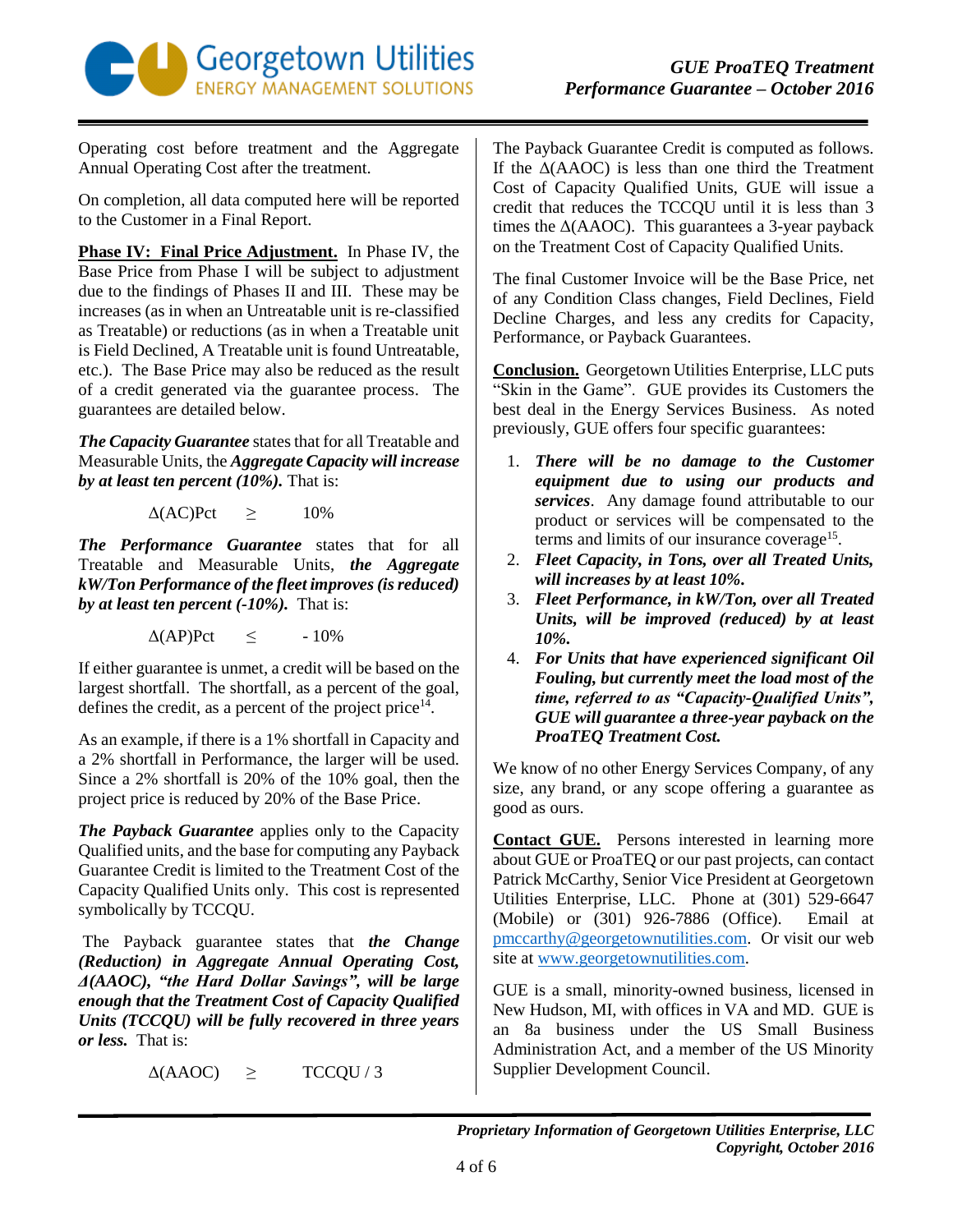

## END NOTES

<sup>1</sup> ProaTEQ<sup>TM</sup> is a registered Trademark of EnSaTEQ, Inc. of Woodville, AL. Georgetown Utilities Enterprise, LLC has been a licensed retailer of ProaTEQ since 2006.

<sup>2</sup> "A Survey of Refrigerant Heat Transfer and Pressure Drop Emphasizing Oil Effects and In-Tube Augmentation". ASHRAE Winter Symposium, 1987. Schlager, Pate, and Bergles.

<sup>3</sup> "Chemical Industry Case Study - January 2016". Technical Paper by Georgetown Utilities Enterprise, LLC. New Hudson, MI. Copyright, Georgetown Utilities, LLC. Jan. 2016.

<sup>4</sup> It is important to note that older units lose capacity due to reasons other than oil fouling. ProaTEQ does not address such issues and thus is not expected to restore capacity lost due to such other factors.

<sup>5</sup> In a pilot test of a 50-Ton unit, the capacity improvement relative to the fouled unit was about 29%. The kWh reduction in load bins where the load was being met by the fouled unit, was also 29%. The overall kWh and energy cost reduction, including bins with Met Loads and bins with Unmet Loads that Became Met was about 19%. The Total Operating Cost reduction, including Demand Charges that were only marginally impacted plus the kWh and energy cost reduction, was about 11%. See "Chemical Industry Case Study", cited in note 3 above.

<sup>6</sup> GUE carries \$5 million business liability insurance and \$1 million Professional Liability. EnSaTEQ, the manufacturer of ProaTEQ, carried \$2 million product liability insurance. In use since 1998, ProaTEQ has never had a valid equipment liability claim against it. Having done ProaTEQ installations since 2006, GUE has never had a claim against it for any Customer equipment damage.

<sup>7</sup> Base prices include two Crew Days of Travel to locations within an 800-mile radius of Knoxville, TN. Work in a 1,600-mile radius will require an extra 2 Cred-Days of travel; work in the CONUS in a 2,500-mile radius will require and extra 4 Crew-Days of travel

<sup>8</sup> The GUE Field Capacity Measurement Protocol is as follows:

- Ensure unit is warmed up, and running at full capacity
- Measure wet bulb temperature in supply and return air streams
- Look up enthalpy in supply and return from psychrometric table
- Measure air velocity at three points across supply air channel; average measurements for air flow speed (ft./min)
- Compute CFM from ft./min air speed times air flow cross sectional area
- Compute Capacity, in TONS, Using:

 $TONS = (BTU/HR)/12,000$  $(p * 60 * CFM * \Delta H) / 12,000$ 

Where:

- $\rho$  = specific density of dry air, 0.0765 lbm/cubic foot (CF)
- $60 =$  conversion from minutes to hours  $(60 \text{ min/hr})$
- $CFM =$  air flow rate in cubic feet per minute
- $\Delta H$  = change in specific enthalpy Hreturn Hsupply (Btu/lbm)
- 12,000 = Conversion from Btu/hr to Tons of Refrigeration

<sup>9</sup> The objective here is to identify units that have experienced sufficient Oil Fouling that the ProaTEQ treatment will have significant improvement effect, yet not so impaired by other factors that ProaTEQ will not improve it enough to deliver attractive payback. At 5 years of age, a copper-coiled unit will experience sufficient oil fouling to enable solid improvement from ProaTEQ treatment. Aluminum coil units are known to foul more quickly, may be sufficiently fouled at 3 years or less to benefit. It is noted that ALL units will benefit from ProaTEQ treatment; but for the benefit to be large enough to guarantee three-year payback, the "sweet spot" is Aluminum coil units 3 years old and up to 40% capacity loss, and Copper coil units 5 years old and up to 40% capacity loss.

<sup>10</sup> In Phase II, when units are opened, inspected, and Capacity is measured, some units are expected to be re-classified, based on GUE's experience. For example:

- *Untreatable to Treatable, or vice versa*: A unit deemed Untreatable in Phase I may have been repaired by the time of Phase II, and thus Treatable. An older unit deemed Treatable at Phase I may have failed and be Untreatable at Phase II.
- *Billing and Reconciliation*: Units receiving final Condition Class of Untreatable will not be billed. Units changing from Untreatable to Treatable will be Treated and billed. Any changes in Price resulting from changes in Treatable or Untreatable Condition Classes will be addressed in Phase IV.
- *Measurable to Unmeasurable or vice versa*: A unit deemed Measurable on initial, external, visual inspection in Phase I, may be found to be Unmeasurable in Phase II. Supply or Return channels may be inaccessible, making it impossible to perform the GUE Protocol. On opening, air flow may be far below normal, due to fan problems, rendering the GEU procedure unreliable, etc.
- *Statistics for Unmeasurable units*: For purposes of Capacity and Performance guarantees, computations based on Measurable units will apply to all Treated units whether Measurable or not.
- *Field Decline for Unmeasurable Units*. For a unit found in Phase II to be Unmeasurable, the Customer may decline to treat it, avoiding Treatment Cost, though incurring Field Decline charge. This may be done by rule or real-time field decision. If the latter, the Customer must provide staff available to make such decisions at the time of measurement.
- *Capacity Qualified to Not Capacity Qualified, or vice versa*: In Phase I units will be deemed Capacity Qualified, or not,